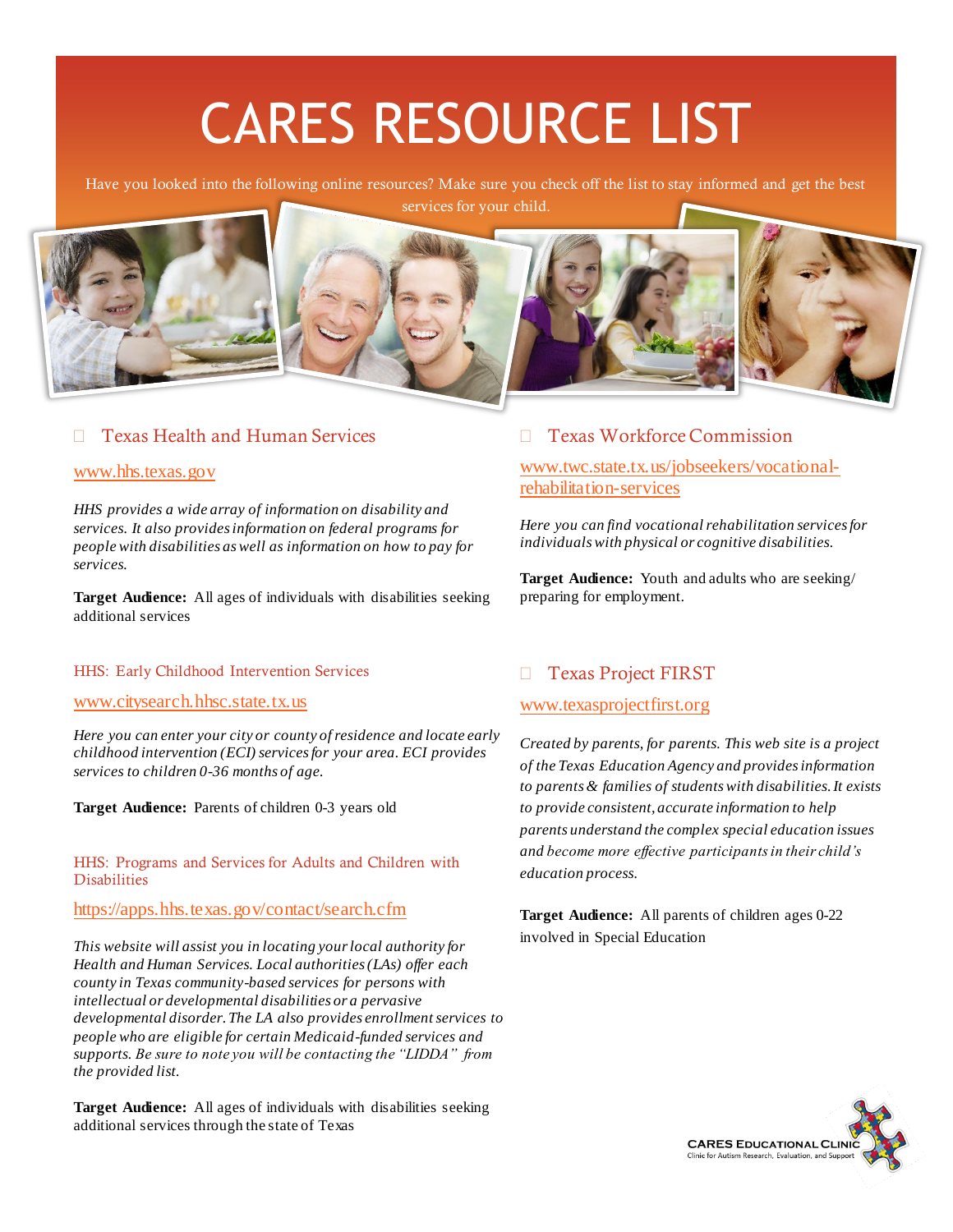# National Resources

## □ National Autism Center

# [www.nationalautismcenter.org/resources/for](http://www.nationalautismcenter.org/resources/for-families/)[families/](http://www.nationalautismcenter.org/resources/for-families/)

*The National Autism Center is May Institute's Center for the Promotion of Evidence-based Practice. It is a nonprofit organization dedicated to disseminating evidence-based information about the treatment of autism spectrum disorder (ASD), promoting best practices, and offering comprehensive and reliable resources for families, practitioners, and communities.*

**Target Audience:** All ages of individuals with disabilities seeking information about evidenced based treatments for Autism

# Autism Speaks

#### [www.autismspeaks.org/](http://www.autismspeaks.org/)

*Autism Speaks is an autism advocacy organization. It is dedicated to promoting solutions, across the spectrum and throughout the lifespan, for the needs of individuals with autism and their families through advocacy and support.* 

**Target Audience:** All ages of individuals with disabilities seeking information about Autism

# Local Resources

Any Baby Can (Austin)

#### [www.anybabycan.org/](http://www.anybabycan.org/)

*Most services are provided through home visitation programs (ECI). Additionally, they offer advocacy, community classes and support groups.*

# Any Baby Can (San Antonio-Bexar, Comal and Kendall County)

[www.anybabycansa.org/services/autism-services/](http://www.anybabycansa.org/services/autism-services/)

*Any Baby Can's Autism Services Program is designed specifically for families who have a child diagnosed with Autism Spectrum Disorder, to provide parent education and support through a variety of services such as parent training, counseling and education groups.*

## □ Texas Parent to Parent

#### [www.txp2p.org/](http://www.txp2p.org/)

*TxP2P empowers families to be strong advocates through parent-to-parent support, resource referral, and education. The heart of TxP2P is the parent-to-parent peer support model—parents volunteering to provide support and information to other parents.*

#### Texas Technology Access Program

#### [www.tatp.edb.utexas.edu](http://www.tatp.edb.utexas.edu/)

*Their mission is to increase access for people with disabilities to Assistive Technology that provides them more control over their immediate environments and an enhanced ability to function independently. They offer demonstrations, assistive device loans, money loan programs (for assistive devices), and additional resources.*

## Navigate Life Texas

#### [www.navigatelifetexas.org](http://www.navigatelifetexas.org/)

*The Navigate Life Texas (NLT) website, a project supported by the Texas Health and Human Services (HHS), It was created to inform and empower parents of children with disabilities or special healthcare needs[. Healthcare,](https://www.navigatelifetexas.org/en/diagnosis-healthcare) [education](https://www.navigatelifetexas.org/en/education-schools)[, insurance](https://www.navigatelifetexas.org/en/insurance-financial-help)[, medical diagnoses](https://www.navigatelifetexas.org/en/diagnosis-healthcare/diagnosis-a-z)[,transition to](https://www.navigatelifetexas.org/en/transition-to-adulthood)  [adulthood](https://www.navigatelifetexas.org/en/transition-to-adulthood) and how to connect with other parents are among the many topics found on NLT.*